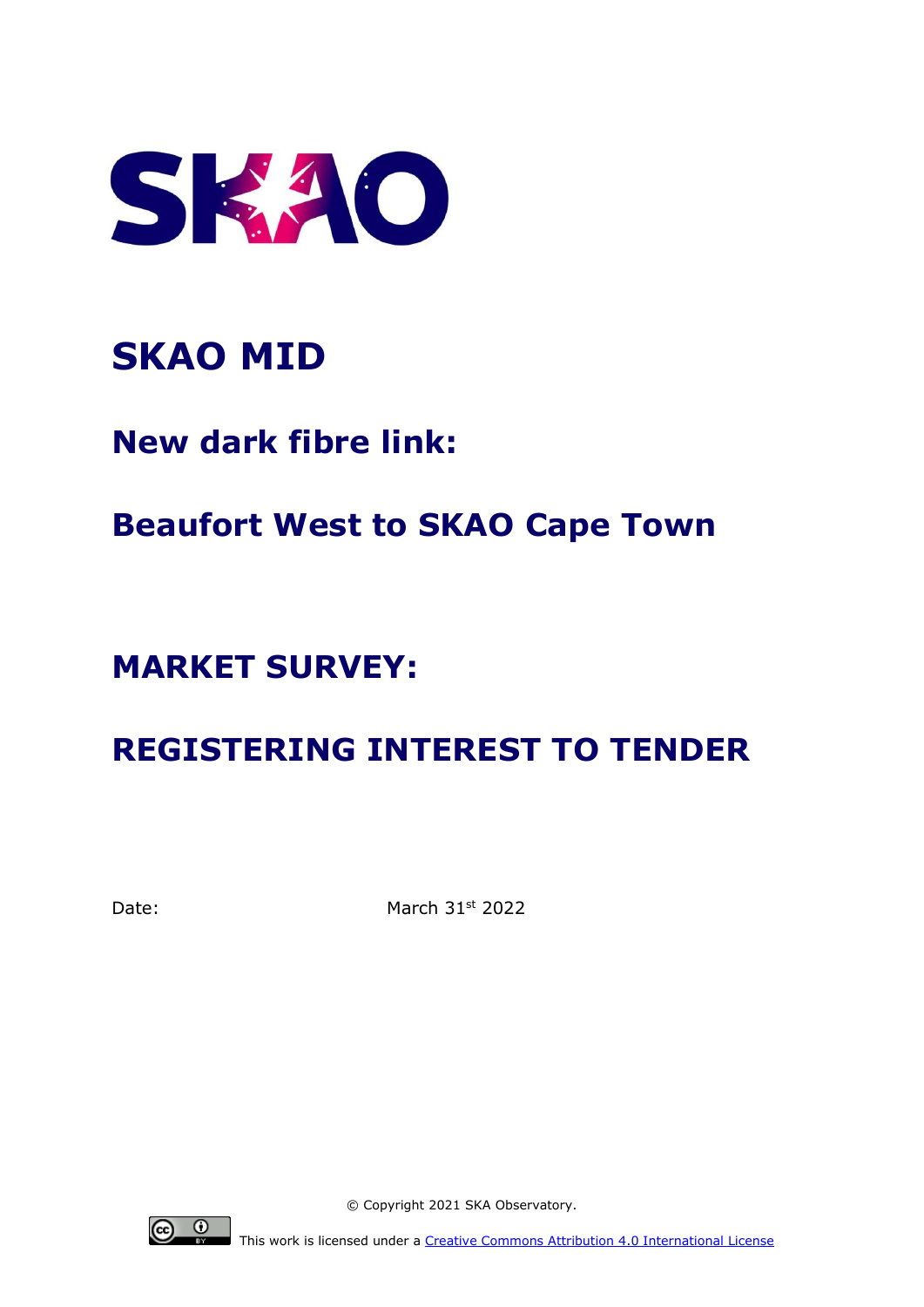#### TABLE OF CONTENTS

|              | <b>Revision</b> | V1.2              | <b>UNRESTRICTED</b> | <b>SKAO</b>           |
|--------------|-----------------|-------------------|---------------------|-----------------------|
| $\mathbf{v}$ | Date            | March $31st$ 2022 |                     | Author: Pete Shephard |
|              |                 |                   |                     | Page 2 of 9           |
|              |                 |                   |                     |                       |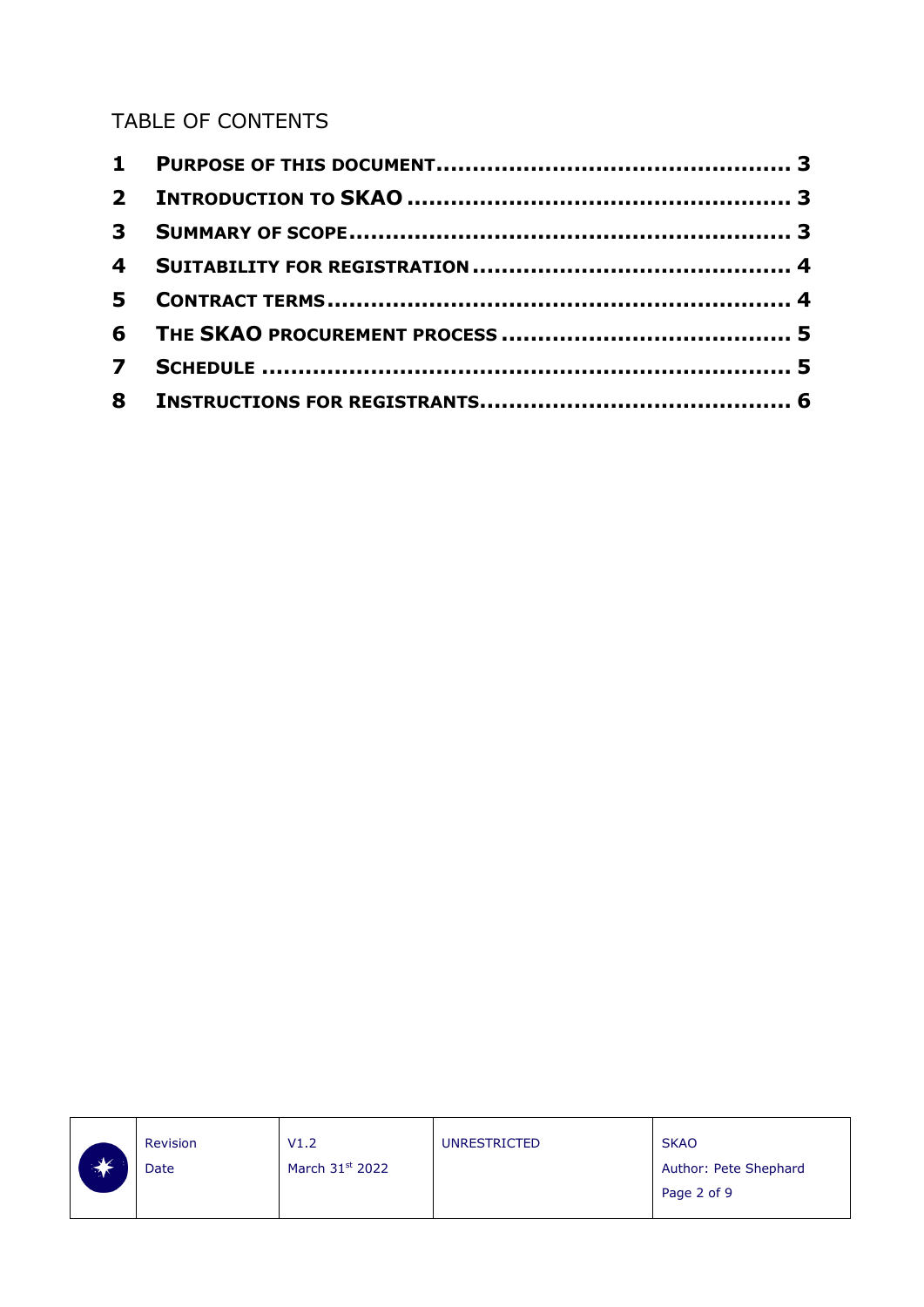## <span id="page-2-0"></span>**1 Purpose of this document**

This document aims to support the first phase of procurement, ie market survey, by SKAO for the provision of dark fibre services. In order to participate, suitable businesses must formally register interest in tendering before April 29<sup>th</sup> 2022 using the SKAO portal: <https://www.kommersannons.se/skaobservatory/> Registration will not be possible after this date.

SKAO procurement policy and processes only will apply. The SKAO procurement policy is available on the SKAO procurement portal [here](https://www.skatelescope.org/procurement/)**.**

This document shall not be interpreted as a request for or authorisation to perform work at SKAO's expense. Any costs incurred by interested parties throught the procurement process will not be payable by SKAO. SKAO is not ultimately obliged to complete the process and to procure the services described herein. Engagement with the SKAO procurement process by interersted parties constitutes acknowledgement of acceptance of these terms.

## <span id="page-2-1"></span>**2 Introduction to SKAO**

The Square Kilometre Array Observatory (SKAO), headquartered in the United Kingdom at the University of Manchester's Jodrell Bank Observatory has been established as an intergovernmental organisation under convention to facilitate and promote global collaboration in astronomy for the SKA (Square Kilometre Array). The current prime objective of the SKAO is to construct the SKA.

The SKA will be a large scale, global radio telescope facility with discovery potential far greater than previous instruments. It will give astronomers remarkable insights into the formation of the early universe, including the emergence of the first stars, galaxies and other structures.

The SKA will comprise 2 telescopes, one in Australia configured for low band frequencies, the other in South Africa for middle band frequencies. South Africa will host the SKA-MID telescope at the Karoo in the Northern Cape Province.

#### <span id="page-2-2"></span>**3 Summary of scope**

SKAO wish to procure a private physical optical fibre link for the long haul transmission of data for the SKA-MID telescope. Tenderers are invited to register to offer dark fibre services, based upon the provision of one fibre pair between Beaufort West and iThemba Laboratories, Cape Town, inclusive of en-route colocation facilities and operational support upon the fibre.

The dark fibre link will need to be single mode G.652D / G.657 A1 specification throughout and meet further SKAOs technical requirements which include the capability to operate at a rate of up to  $20Tbs^{-1}$ . It is anticipated that the tenderer will offer fibre on the Gauteng to Cape Town NLD fibre route,  $\sim$ 460km, with a

| $\mathcal{A}$ | <b>Revision</b> | V1.2                        | <b>UNRESTRICTED</b> | <b>SKAO</b>           |
|---------------|-----------------|-----------------------------|---------------------|-----------------------|
|               | Date            | March 31 <sup>st</sup> 2022 |                     | Author: Pete Shephard |
|               |                 |                             |                     | Page 3 of 9           |
|               |                 |                             |                     |                       |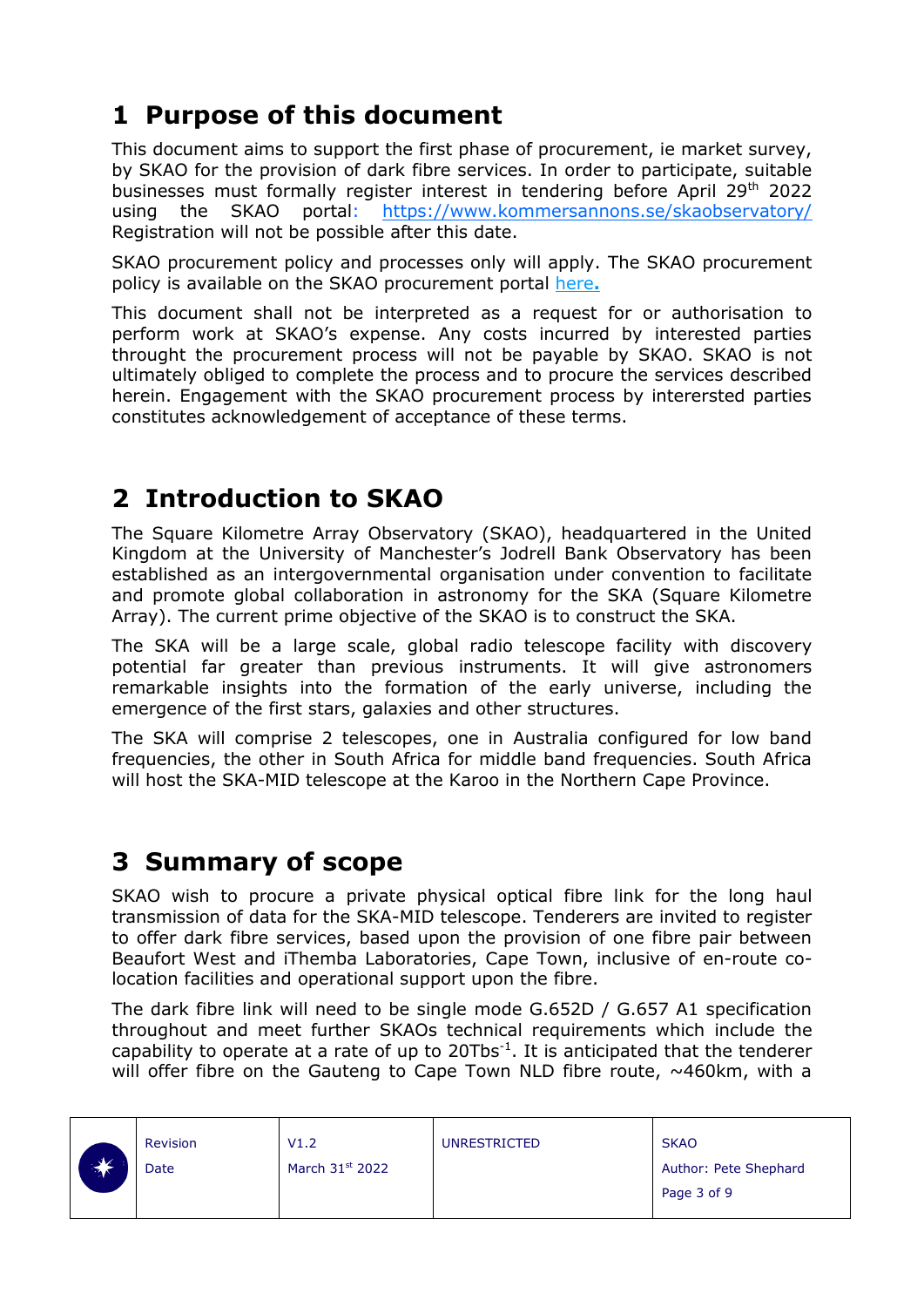termination site at a Cape Town POP. Should the tenderer have an alternate, competitive solution which by-passes their Cape Town POP, these can be presented, however tenderers should note that it is critical to keep the fibre route as short as possible. Solutions with excessive fibre route lengths will not be considered.

Interested parties should note:

- Tenderers must cater for an access build if it is required for their solution, in order to connect the SARAO POP at Beaufort West to the SANReN POP at Beaufort West (-32.350749° S 22.576466° E).
- Similarly, should the tenderers fibre route terminate at a POP site in Cape Town, it is required that the tender submitted includes a further section via diverse fibre ring from the terminating POP to iThemba Laboratories, (-34.025073° S 18.717758° E) with an independent access route into the iThemba facility.

<span id="page-3-0"></span>Further technical and services specifications will be available in due course.

### **4 Suitability for registration**

Registrants must: hold appropriate credentials; be capable of delivering the scope of services as described in this document; have prior and/or current experience of providing the same or very similar services; and be committed to operational capability located within South Africa. In subsequent phases of the procurement process, tenderers will be requested to confirm their credentials and provide evidence of capability etc in order that SKAO can validate the suitability for continuation of engagement for the ITT phase.

### <span id="page-3-1"></span>**5 Contract terms**

The contract to be used for engagement of the service provider will be based upon an industry standard approach toward the contracting of dark fibre services and will be subject to detailed examination for acceptability by the SKAO legal team.

Tenderers will, in subsequent phases of the procurement process, be requested to prepare ITT responses offering:

- separate scenarios for contract duration of a 10 year term and a 20 year term;
- service level performance band options, including availability, assuming different offerings are available.

|                       | Revision | V1.2              | <b>UNRESTRICTED</b> | <b>SKAO</b>           |
|-----------------------|----------|-------------------|---------------------|-----------------------|
| <u>براتو .</u><br>™ ⊼ | Date     | March $31st$ 2022 |                     | Author: Pete Shephard |
|                       |          |                   |                     | Page 4 of 9           |
|                       |          |                   |                     |                       |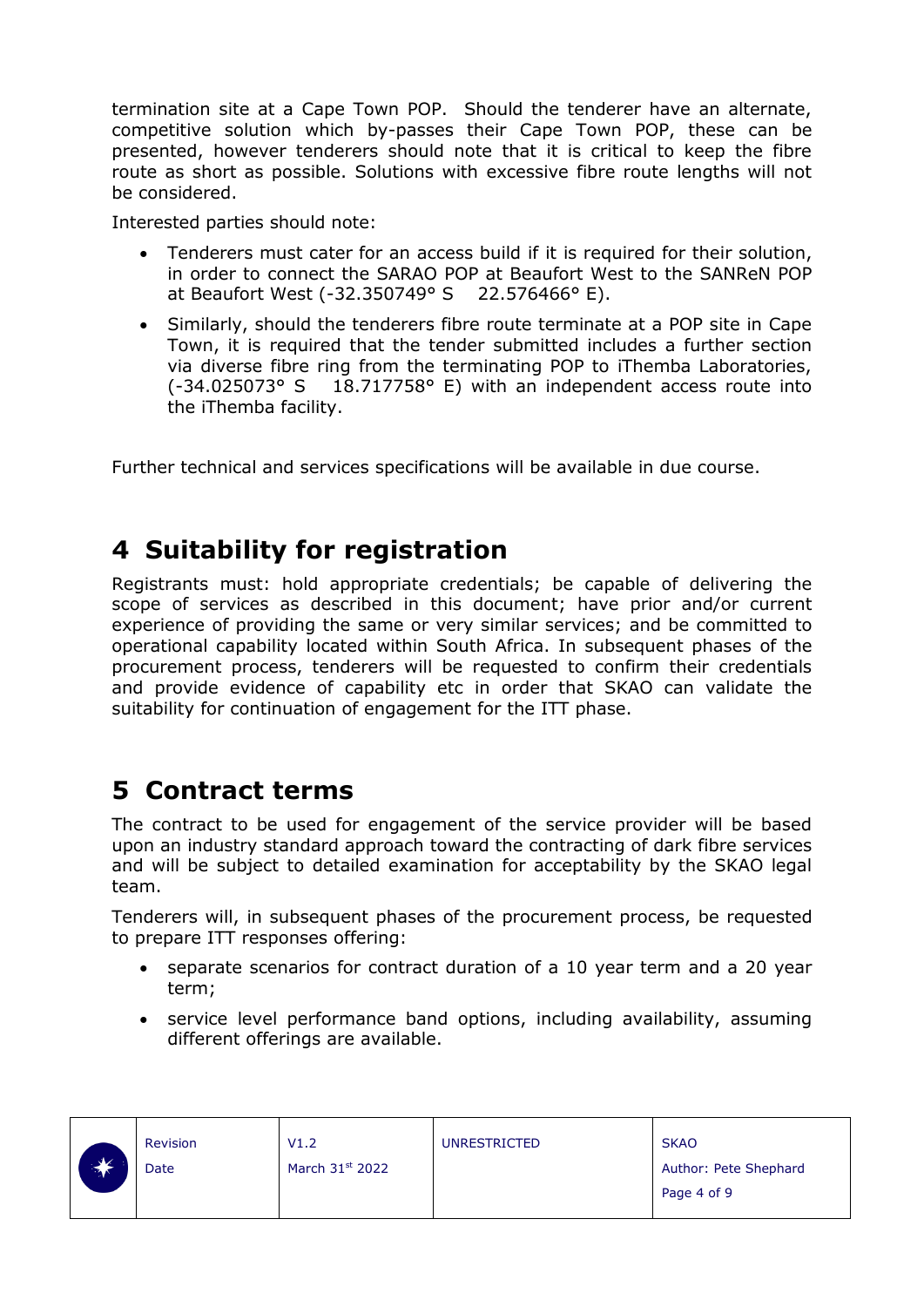SKAO require the dark fibre services to be available from approximately Q1 2023, exact date tbc.

### <span id="page-4-0"></span>**6 The SKAO procurement process**

Once applicants have registered their interest and the market survey phase has closed, a Pre Qualification Questionnaire Pack (PQQ) will be issued to valid registrants. The PQQ will request the provision of information about the applicant, technical capabilities, quality assurance, health and safety policies etc. The PQQ submissions will be assessed by the SKAO Technical Evaluation Panel (TEP).

Following the PQQ phase, shortlisted applicants will be sent a copy of the formal invitation to tender (ITT) and invited to submit formal responses. In the ITT phase, competitive submissions will be evaluated on a value for money basis with a 50% weighting applied to the technical evaluation and a 50% weighting applied to the commercial evaluation. Tenderers ITT responses will need to be submitted via the SKAO portal separately for:

- Technical ITT response.
- Financial ITT response.

SKAO will analyse and score the ITT submissions with an identical approach in each case. Ultimately this is intended to lead to a proposed selection which will be reviewed by the SKAO TSC then submitted for final approval. During this phase tenderers can be requested to provide further information, if required by SKAO. When approved, SKAO can then move to formal contract signatures and official commercial order.

#### <span id="page-4-1"></span>**7 Schedule**

| <b>MID Dark Fibre BW-&gt;CT</b> |                            |                            |
|---------------------------------|----------------------------|----------------------------|
| Phase / task                    | <b>Start</b>               | End                        |
| ILO notification                | 29th March 2022            | 8 <sup>th</sup> April 2022 |
| Market surveys conducted.       | 4 <sup>th</sup> April 2022 | 29th April 2022            |
| Prequalification of registrants | $2nd$ May 2022             | 13 <sup>th</sup> May 2022  |

|   | <b>Revision</b> | V1.2                        | <b>UNRESTRICTED</b> | <b>SKAO</b>           |
|---|-----------------|-----------------------------|---------------------|-----------------------|
| ☀ | Date            | March 31 <sup>st</sup> 2022 |                     | Author: Pete Shephard |
|   |                 |                             |                     | Page 5 of 9           |
|   |                 |                             |                     |                       |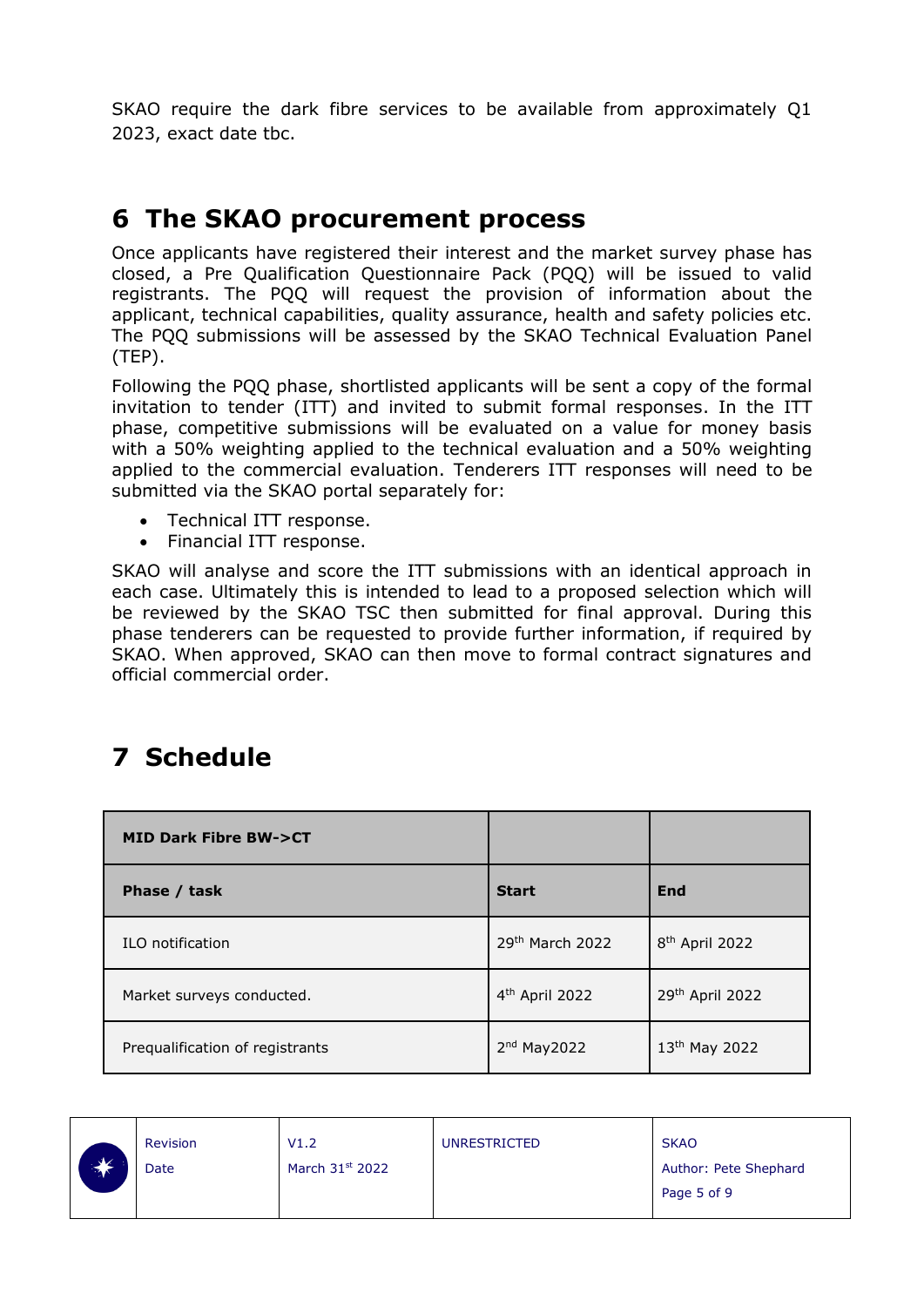| Review PQQ submissions                               | 16th May 2022                | 27th May 2022                |
|------------------------------------------------------|------------------------------|------------------------------|
| Issue ITT, then returned by                          | $20th$ June 2022             | 12 <sup>th</sup> August 2022 |
| ITT technical & commercial evaluation                | 15 <sup>th</sup> August 2022 | 9 <sup>th</sup> Sept 2022    |
| Prepare award recommendation                         | 12 <sup>th</sup> Sept 2022   | 16th Sept 2022               |
| Internal SKAO review                                 | 19th Sept 2022               | 23rd Sept 2022               |
| Review and recommendation for endorsement by<br>TSC. | 26th Sept 2022               |                              |
| Approval and contract signature by SKAO DG           | 30 <sup>th</sup> Sept 2022   |                              |
| Contract award                                       | 30 <sup>th</sup> Sept 2022   |                              |

The dates in the table above are subject to change. SKAO will notify registrants of significant chages to the schedule.

### <span id="page-5-0"></span>**8 Instructions for registrants**

In order to participate, suitable businesses must formally register interest in tendering before April 29th 2022 using the SKAO portal: <https://www.kommersannons.se/skaobservatory/> Registration will not be possible after this date.

Questions related to suitability for registration should in the first instance be directed to Ryan Leadbetter - Procurement Specialist with the responsible ILO (Industry Liaison Officer) in Cc.

- Procurement Specialist: Ryan Leadbetter [ryan.leadbetter@skao.int](mailto:ryan.leadbetter@skao.int)
- ILO: [atiplady@sarao.ac.za](mailto:atiplady@sarao.ac.za)

Additional Information:

- Link to SKAO Procurement Website ([www.skatelescope.org/procurement\)](http://www.skatelescope.org/procurement).
- The SKAO procurement policy is [here](https://www.skatelescope.org/procurement/)**.**

|               | <b>Revision</b> | V1.2              | <b>UNRESTRICTED</b> | <b>SKAO</b>           |
|---------------|-----------------|-------------------|---------------------|-----------------------|
| $\mathcal{N}$ | Date            | March $31st$ 2022 |                     | Author: Pete Shephard |
|               |                 |                   |                     | Page 6 of 9           |
|               |                 |                   |                     |                       |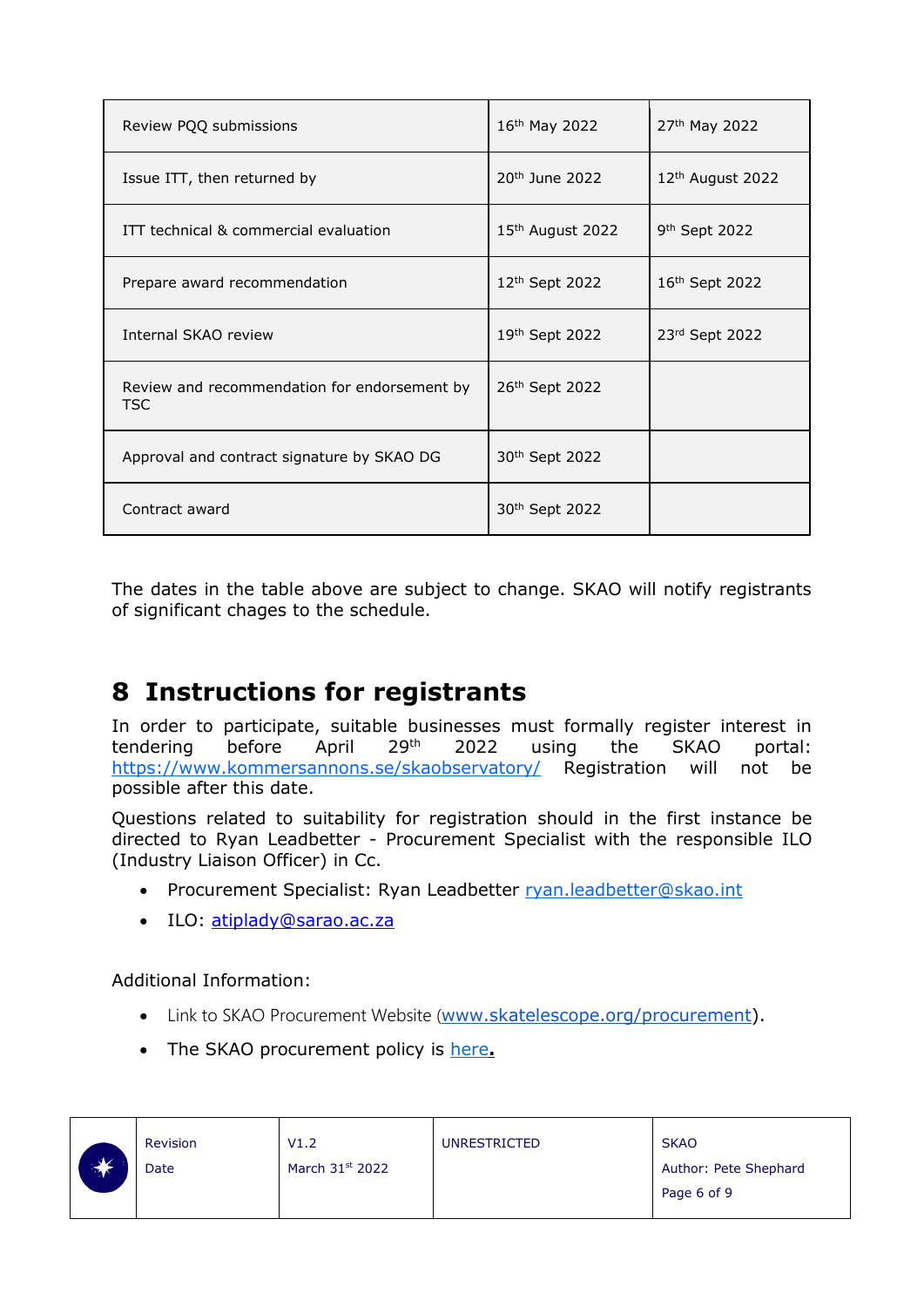#### LIST OF ABBREVIATIONS

| <b>AD</b>     | Applicable document                       |
|---------------|-------------------------------------------|
| <b>AIV</b>    | Assembly, integration and verification    |
| <b>CBF</b>    | Correlator beamformer                     |
| <b>CSP</b>    | Central signal processor                  |
| DG            | <b>Director General</b>                   |
| <b>IGO</b>    | Intergovernmental organization            |
| <b>ILO</b>    | Industry liaison officer                  |
| iThemba       | iThemba Laboratories, Cape Town           |
| <b>ITT</b>    | Invitation to tender                      |
| <b>LOW</b>    | The SKA LOW frequency telescope           |
| <b>MID</b>    | The SKA MID frequency telescope           |
| MeerKAT       | The Karoo array telescope                 |
| <b>NEC</b>    | New engineering contract                  |
| <b>NLD</b>    | National Long Distance consortium         |
| <b>POP</b>    | Point of presence                         |
| <b>PQQ</b>    | Pre-qualification questionnaire           |
| <b>RD</b>     | Reference document                        |
| <b>SARAO</b>  | South African Radio Astronomy Observatory |
| <b>SANReN</b> | South African National Research Network   |
| <b>SDP</b>    | Science data processor                    |
| <b>SKA</b>    | Square Kilometre Array                    |
| <b>SKAO</b>   | <b>SKA Observatory</b>                    |
| <b>SLA</b>    | Service level agreement                   |
| <b>TEP</b>    | Technical evaulation panel                |
| <b>Tbc</b>    | To be confirmed                           |
| <b>TSC</b>    | Tender sub committee                      |

| $\sim$ Mz    | <b>Revision</b> | V1.2                        | <b>UNRESTRICTED</b> | <b>SKAO</b>           |
|--------------|-----------------|-----------------------------|---------------------|-----------------------|
| $\mathbf{v}$ | Date            | March 31 <sup>st</sup> 2022 |                     | Author: Pete Shephard |
|              |                 |                             |                     | Page 7 of 9           |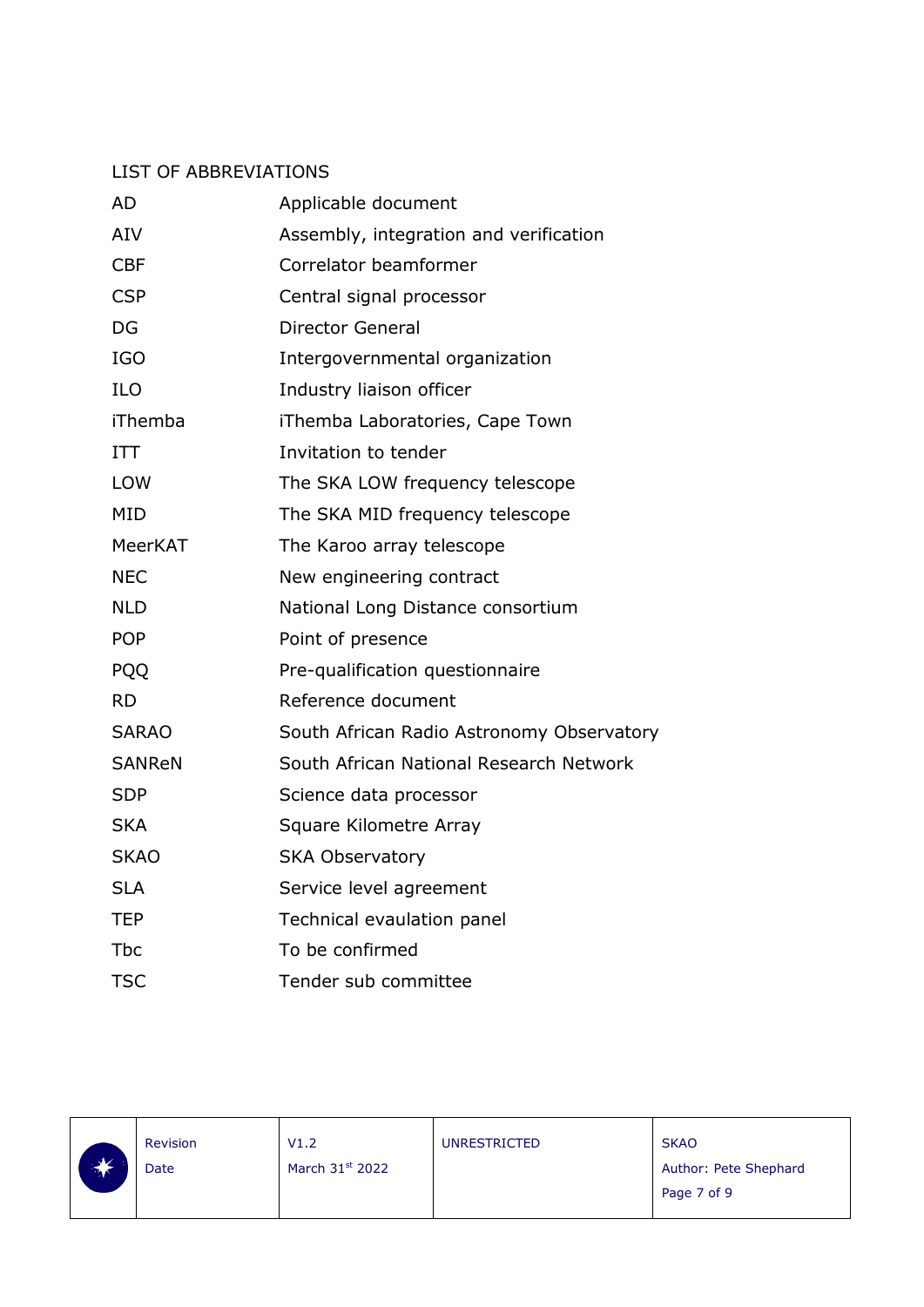#### DOCUMENT HISTORY

| <b>Revision</b> | Date Of Issue               | <b>Engineering</b><br><b>Change Number</b> | <b>Comments</b> |
|-----------------|-----------------------------|--------------------------------------------|-----------------|
| V1.1            | 30 <sup>th</sup> March 2022 | <b>NA</b>                                  |                 |
|                 |                             |                                            |                 |

#### DOCUMENT SOFTWARE

|                          | Package | <b>Version</b> | <b>Filename</b>                      |
|--------------------------|---------|----------------|--------------------------------------|
| Word<br>processor        | MS Word |                | MID New Dark Fibre Link BW-CT MKS*.* |
| <b>Block</b><br>diagrams |         |                |                                      |

#### ORGANISATION DETAILS

| Name                         | <b>SKA Observatory</b>                                                     |  |  |
|------------------------------|----------------------------------------------------------------------------|--|--|
| Registered<br><b>Address</b> | Jodrell Bank<br>Lower Withington<br>Macclesfield<br>Cheshire, SK11 9FT, UK |  |  |
| Fax                          | +44 (0)161 306 9600                                                        |  |  |
| Website                      | www.skao.int                                                               |  |  |

|                              | <b>Revision</b> | V1.2                        | <b>UNRESTRICTED</b> | <b>SKAO</b>           |
|------------------------------|-----------------|-----------------------------|---------------------|-----------------------|
| $\mathcal{A}$<br><b>TANK</b> | Date            | March 31 <sup>st</sup> 2022 |                     | Author: Pete Shephard |
|                              |                 |                             |                     | Page 8 of 9           |
|                              |                 |                             |                     |                       |